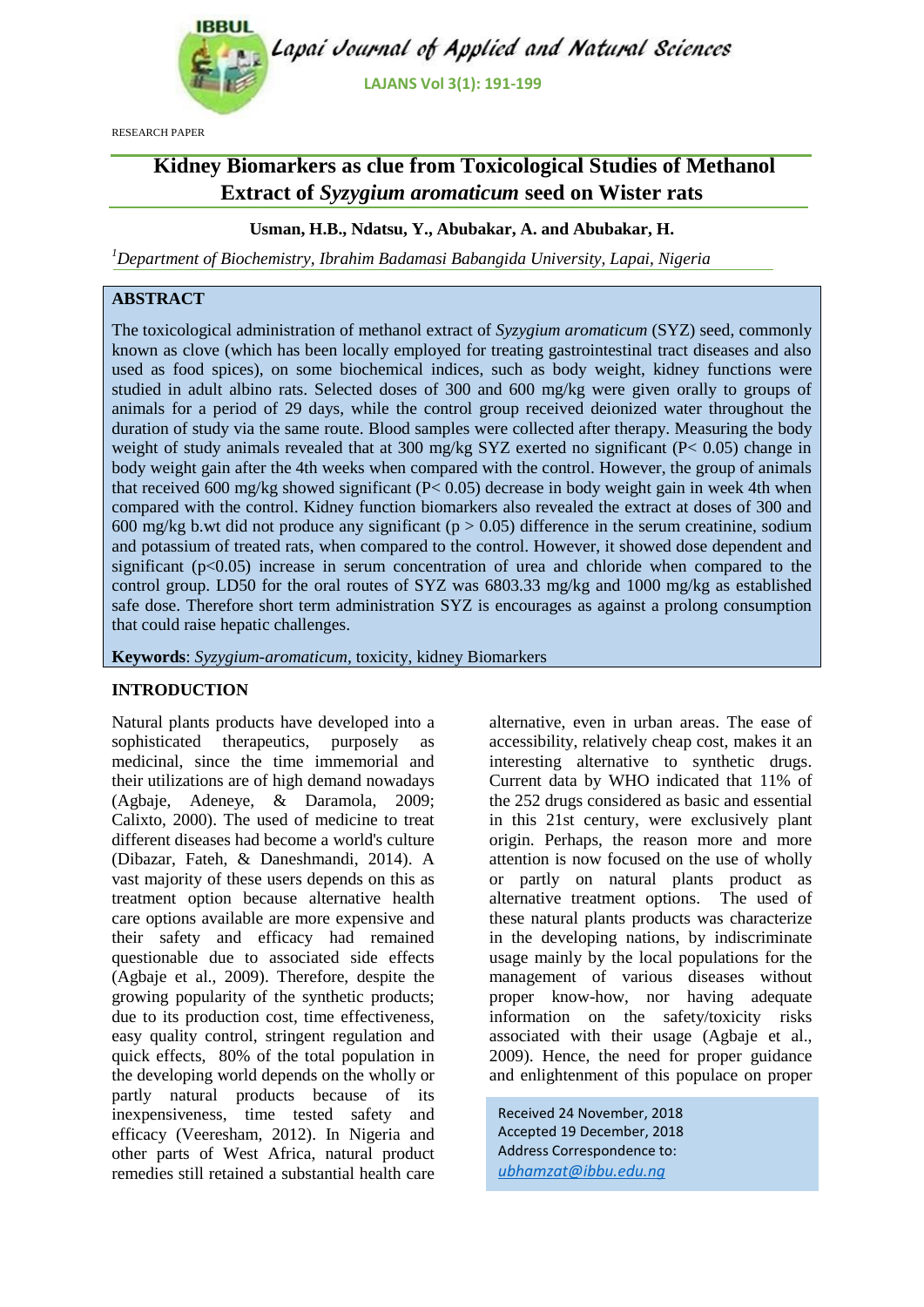dosage as well as the need for professional documentation on the safety/toxicity dosing acclaimed medicinal plants. Such research could advance the utilization of these indigenous natural plants products orthodox treatment and dietary supplement (Parek & Chanda, 2006)

The indigenous medicinal plants in Nigeria and other West Africa form an important component of untapped natural wealth. Spices, a group of aromatically scented natural (herbal) products was widely in use since ancient times as food flavors and preservatives, perfumes and preparing incenses. They constitute an important class of medicinal plants well-practiced in Indian and Chinese traditional systems of medicine (Vijayasteltar et al., 2016). The term "spice" was said to originate from the word "species." which was applied to class of exotic foodstuffs in the middle ages (Vijayasteltar et al., 2016). Common spices for instance; cinnamon, thyme mint, oregano and clove, have been employed for centuries as medicinal plants mainly due to its antioxidant and antimicrobial activities and above all served as food preservatives (Diego, Claudia-Regina, & Wanderley, 2014). They are reported to have biological properties such as antibacterial, antifungal, antiviral and anticarcinogenic (Cavaleiro, 2018; Diego et al., 2014; Elmastas & Aboul-enein, 2012; Liu et al., 2017; Maharjan et al., 2011).

Amongst them, *Syzygium aromaticum (SYZ)* formerly Eugenia *caryophyllata*, and commonly called Clove, is of particular interest. It is an evergreen tree in the Myrtle family and grows in warm climates but cultivated commercially in Indonesia, India, Malaysia, Sri-Lanka, Tanzania, Sumatra, Madagascar and Brazil (Agbaje et al., 2009; Diego et al., 2014). It is an indigenous medicinal plant in Nigeria, and is broadly utilized for therapeutic purposes in the treatment of heart, kidney and gastrointestinal diseases. Clove is also a popular remedy for dental and respiratory disorders, headache, and sore throat in traditional medicines of Australia, and in Asian countries (Dibazar et al., 2014). Clove as a medicinal plant is reported in many scientific literature to possess biological activities, such as antioxidant, antidiabetic, anti-inflammatory, antimutagenic, antiul-cerogenic, antithrombotic and antiparasitic antithrombotic, anesthetic, pain-

relieving, and insect-repellent properties (Cavaleiro, 2018; Diego et al., 2014; Elmastas & Aboul-enein, 2012; Goñi et al., 2016; Gupta, 2010; Liu et al., 2017).The essential oil extract from buds of clove are used for acne, warts, scars and parasites. Phytochemical composition of clove was documented to constitute 70-90 % eugenol as the most bioactive component and remaining 15% comprise of phenolic compound as major vegetal sources comprising flavonoids, hidroxicinamic acids hidroxibenzoic acids, and hidroxiphenyl propens.

Kidney is the major organ of excretion of drug and metabolite from the system. Some of the toxic effect of drugs manifest clinically in the kidney by either enhanced or reduced reabsorption of electrolyte by the kidney tubules (Rang et al., 2007). The kidney is one of the organs responsible for the maintenance of constant extracellular environment through the excretion of such purine catabolite as urea; creatinine, blood urea nitrogen (BUN) and uric acid and additionally electrolyte balance (Uboh et al., 2009). Abnormal concentration of this catabolite and some electrolyte in plasma or serum is a reasonable sign of renal capacity disability (Zanna et al., 2008). The kidney function might be evaluated from the level of some electrolyte, (for example, Na+, and K+,) and metabolite, (for example, creatinine, urea, uric corrosive and BUN) in the serum (Atangwho et al., 2007).

But to the best of our knowledge, scanty information on safety of the Seed of *Syzygium aromaticum* exists. Therefore, it becomes imperative to carry out a research on the effect of methanol extract of *Syzygium aromaticum*  on kidney function parameter and  $LD_{50}$ .

# **METHODOLOGY**

# **Reagent and Chemicals**

Methanol, Normal saline, and DMSO were obtained from Sigma; USA and all other chemicals used were of analytical grade and used as received. Deionized water was use for all the washing, cleaning and preparation of solutions.

# **Instruments**

Electronic weighing balance, Drying oven, water bath, mortar and pestle and electronic blending machines. All the apparatus used were washed with water and detergents and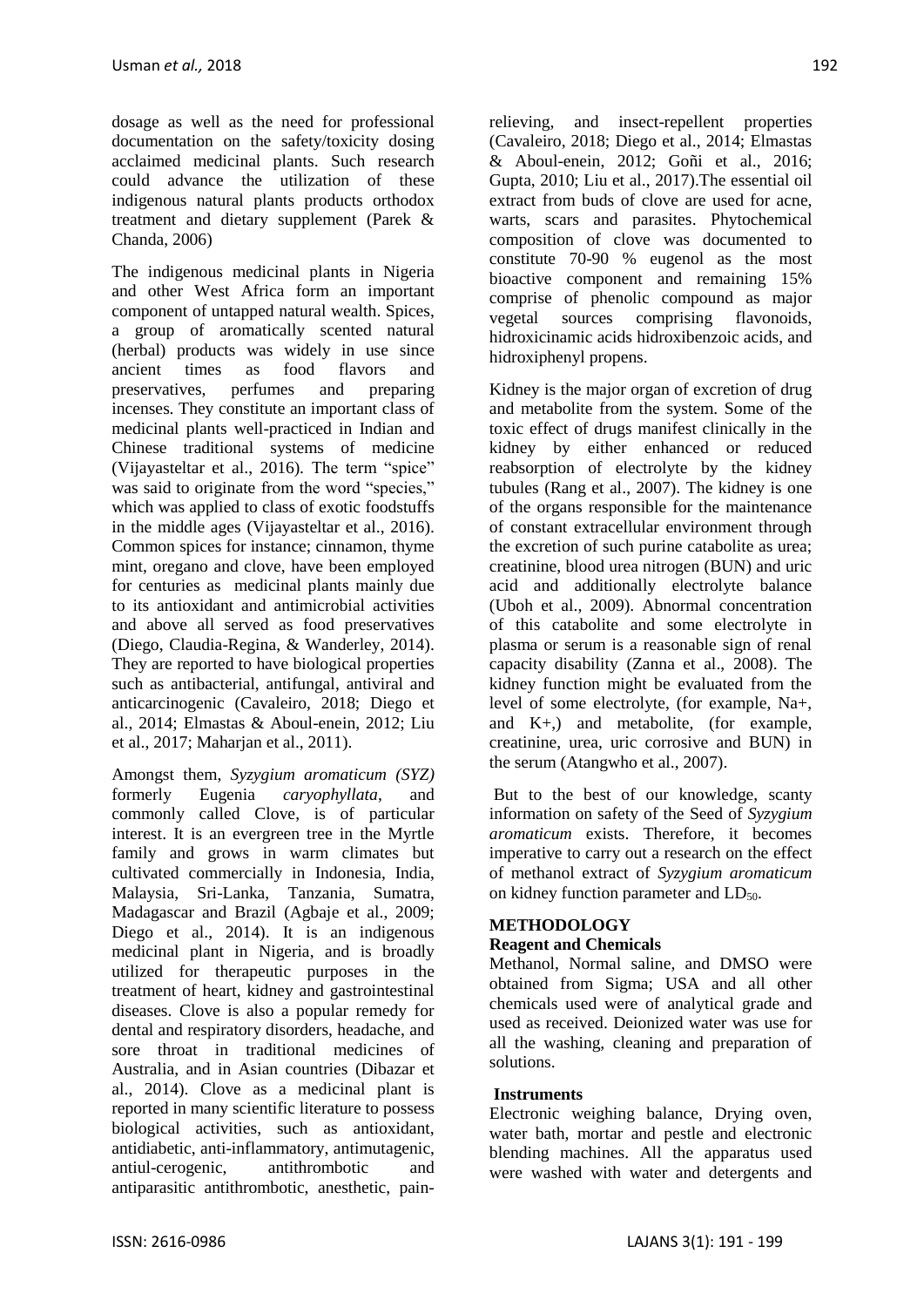also rinsed with deionized water before oven drying.

# **Plant Sample**

Fresh samples of Syzygium aromaticum was purchase in a Market in Lapai, Niger State Nigeria. This specie was identified by an authenticated Botanist at the Biological science Department of IBBUL.

#### **Animals**

Twenty four (24) healthy Wister rats (Male and Female) of average weight  $130 \pm 20$  g were purchased from Department of Biochemistry, Federal University of Technology (FUT), Minna, Niger State Nigeria. The rats were housed in clean plastic pens and kept up under standard research conditions (23  $\pm$  2°C temperature, 60  $\pm$  5 % relative humidity, and 12 h light and dark cycle) in the Natural Chemistry lab, FUT Minna till the coveted weight was achieved. They were enabled unhindered access to rodent pellets and water. The investigation was carried out strictly in accordance with the ethical norms for the Care and Use of Laboratory Animals as approved by the Institute of Laboratory Animal Resources, Commission of Life Sciences, National Research Council, USA (Medina et al., 2007)

# **Sample preparation and extraction**

The collected fresh samples of Syzygium aromaticum were washed with clean-water, dried at room temperature and finally grounded using a grinder mill and dried at room temperature. Fifty gram (50 g) of the dried powdered plant material was weighed and extracted with 200 ml of Methanol via Soxhlet Extraction. The resulting extract was concentrated in a water bath.

# **Toxicity Studies**

#### *Acute toxicity (LD50)*

Acute toxicity study was according to Lorke's method (Chinedu, Arome, & Ameh, 2013). Clove's acute toxicity studies were initially performed to observe the scope of harmfulness with the aim of developing the appropriate dosage. The methanol extract was suspended in deionized water and orally administered as a single dose at specified concentration in a sequential manner. The investigation were directed in two phase. In the principal phase, twelve rats were partitioned into four (4) groups, with each group containing three (3) animals with similar weight  $(130 \pm 20)$  g).

Group I, II, and III were administered with the extract concentrate at 10, 100 and 1000 mg/kg b.wt respectively, to potentially settled the scope of measurement delivering any poisonous impact, while group IV was the control (untreated). In the second phase, the trial was set up as in the first phase, however, with a higher oral administration of the extract concentrate at 1600, 2900 and 5000 mg/kg b.wt respectively per group.

#### *Sub-chronic study*

This investigation was in accordance with the ethics and norms of the Organization for Economic Cooperation and Development (OECD) (Oecd, 1995). Fifteen (15) rats were partitioned into three (3) groups containing five (5) animals with similar weight (130  $\pm$  20 g). Group I and II, were treated with the extract concentrate at dosages of 300 mg/kg and 600 mg/kg b.wt respectively, while group III was the control (untreated). The initial weight of the animals was taken before treatment. The post treatment weights were also measured week by week all through the period 30 days.

#### *Organs and blood Samples collection.*

On the 29th day, after treatment with the extracted concentrates of seed of *SYZ,* the animals were sacrificed under light ether anesthesia. They were bleed as grouped via cardiovascular cut into heparinized and EDTA bottles. Plasma was obtained by centrifugation at 3000 rpm and were collected and kept in a bio-cooler (- 20°C) for further investigation on the biochemical indices of toxicity. All the organs (kidney, liver, heart and spleen) were separated and weighed after washing in normal saline. The relative organ weight was likewise recorded and calculated.

# *Body Weight and Body Weight Gain*

Singular body weights were recorded at study initiation (day 0), and week by week from that point. Mean body weight gains were calculated for each group at each interval and for the overall (days 0–28) testing interval. Animals were likewise weighed instantly before relinquish (fasted body weight) for calculation of relative organ weight.

#### **Determination of Organ-to-Body Weight Ratio**

The organ-to-body weight ratio was determined by taking the weight of the organ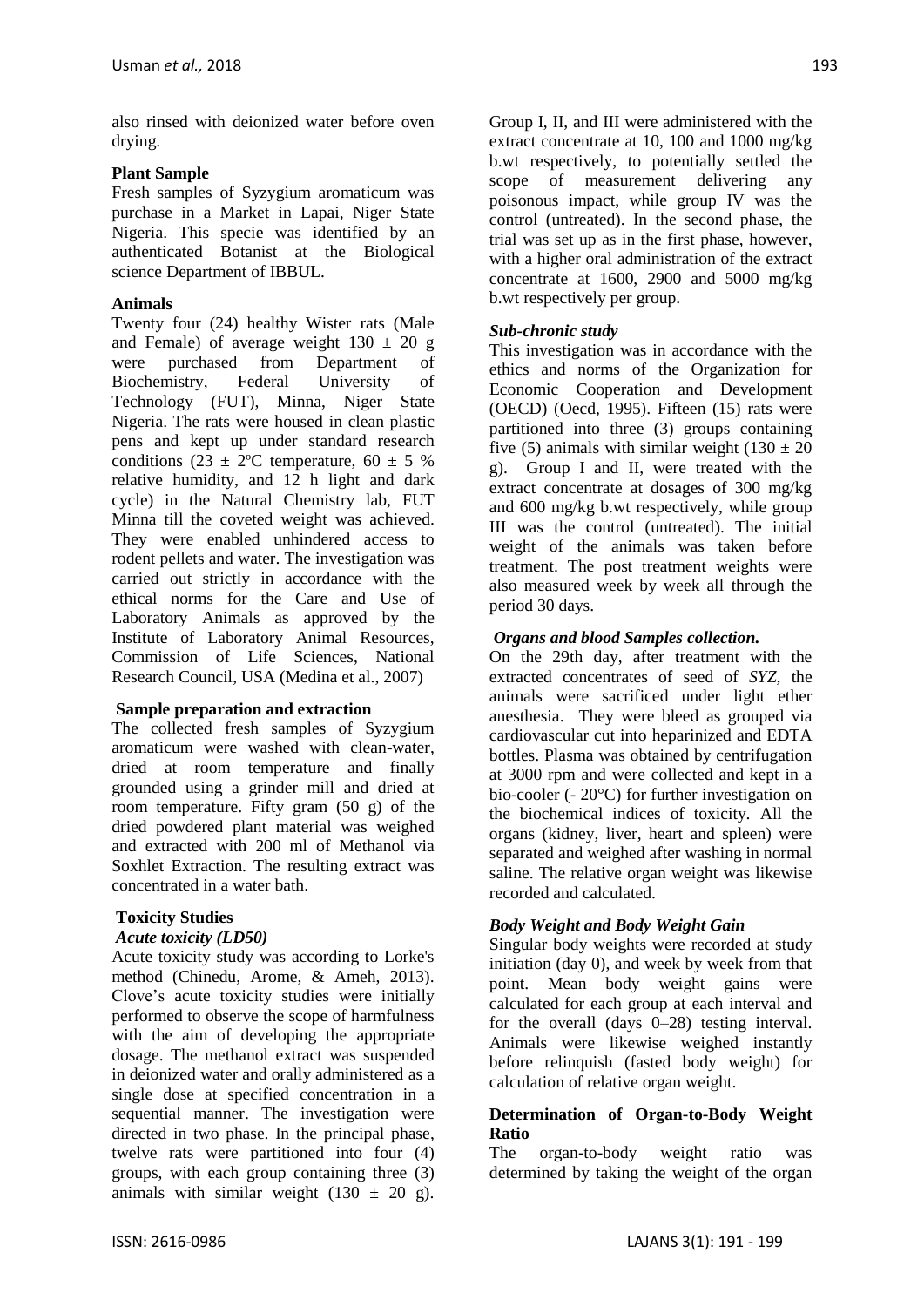and comparing it with the final body weight of each rat according to the formula:

Organ-to-body weight ratio =

Weight of the organs Final body weight of animal

# **Kidney Function Test (Urea, creatinine and electrolyte)**

# *Urea Concentration*

A urea test kit (Randox Laboratories Ltd., Crumlin, UK) was used for this investigation. Urease catalyzes the hydrolysis of serum/plasma urea to ammonia. The ammonia is measurable photometrically by Berthelot's reaction (Weatherburn, 1967). The content of the kit is R1a (Sodium nitroprusside and urease solution),  $R2_a$  (40 ml of R2 (phenol) in 280 mL of dH<sub>2</sub>O),  $R3_a$  (10 mL of R3 (Sodium hypochlorite) in 340.9 mL of  $dH_2O$  and standard. 10 μL of each sample was mixed with 100  $\mu$ L of R1<sub>a</sub>, while 10  $\mu$ L of standard and 10 μL of dH2O with 100 μL were mixed for standard and blank respectively, these were incubated for 10 min at 37ºC. Thereafter, 2.50 ml of R2<sup>a</sup> and 2.50 ml of R3a was added and incubated for additional 15 minutes. Absorbance of standard A and sample A were read against the negative control. The concentration of Urea was calculated as follows:

Urea Conc. = Sample A x Standard Conc. Standard A

(Urea standard conc.  $= 80.5$  mg/dl)

# *Creatinine Concentration*

Standard creatinine test kit (Randox Laboratories Ltd., Crumlin, UK) was involved in this investigation. The formation of coloured complex when creatinine (in alkaline solution), reacts with picric acid serves as the bases of this investigation. The intensity of the coloured complex formed is directly proportional to the creatinine concentration (Bartels, Böhmer, & Heierli, 1972). The content of kit is  $R1_a$  (picric acid),  $R1_b$  (sodium) hydroxide) and creatinine standard. The reagent for experiment contained equal volumes of  $R1_a$  and  $R1_b$ . 100 μL of plasma, 100 μL of creatinine standard and 100 μL of distil water were separately placed in different test tubes and 1000 μL of working reagent was added to each tube. The content of each tube were mixed gently and absorbance  $A_1$ sample and A1standard were read at 492 nm against blank after 30 sec. Thereafter, 2 min of initial reading, Absorbance  $A_2$  sample and  $A_2$ standard were also read. The concentration of creatinine was calculated as follows:

Creatinine Conc. =  $\Delta A$  sample x Standard conc. ΔA standard

(Standard Creatinine Conc. = 1.97 mg/dL)

# *Potassium*

Turbid suspension of potassium tetraphenylboron is produced when Potassium ions react with sodium tetraphenylboron in a protein-free alkaline medium. The intensity of turbidity is proportional to the potassium concentration. Fifty (50) μL of serum sample was mixed with 500 μL of the precipitating reagent. The solution was centrifuged at 4000 rpm for 10 min. The supernatant was carefully decanted and kept. 100 μL of every serum sample was transferred into a pre-labeled corresponding test tube to which 1.0ml of the working reagent was already added. 1.0 mL of the working reagent (equal amount of sodium tetraphenylboron and sodium hydroxide) was also added to each of the standard and blank tubes. 100 μL of potassium standard was added into the test tube labeled standard; while a corresponding volume of water was added to the blank. The content of each tube was vortexed and kept for 5 min (room temperature). The absorbance (A) was read at 600 nm wavelength against reagent blank.

Potassium conc.  $=$   $\frac{\text{A sample x 5.0 Mmol/L}}{1}$ A standard Chloride

# *Chloride ions*

Mercurious thiocyanate reacts with Chloride ions to form thiocyanate and mercury perchlorate. The thiocyanate then forms a red colored complex together with ferric chloride in the presence of nitric acid. The intensity of the color complex is directly proportional to the chloride concentration. Test tubes were arranged corresponding to the number of serum samples. Other Two test tubes were set for the standard and blank. 10 μL of each sample was pipette into the appropriate test tube. Correspondingly, 10 μL of chloride standard (100 mmol) was added into the standard tube while the blank contained 10 μL of distilled water. At the end, 1000 μL of the working reagent (thiocyanate reagent containing a mix together of ferric III nitrate,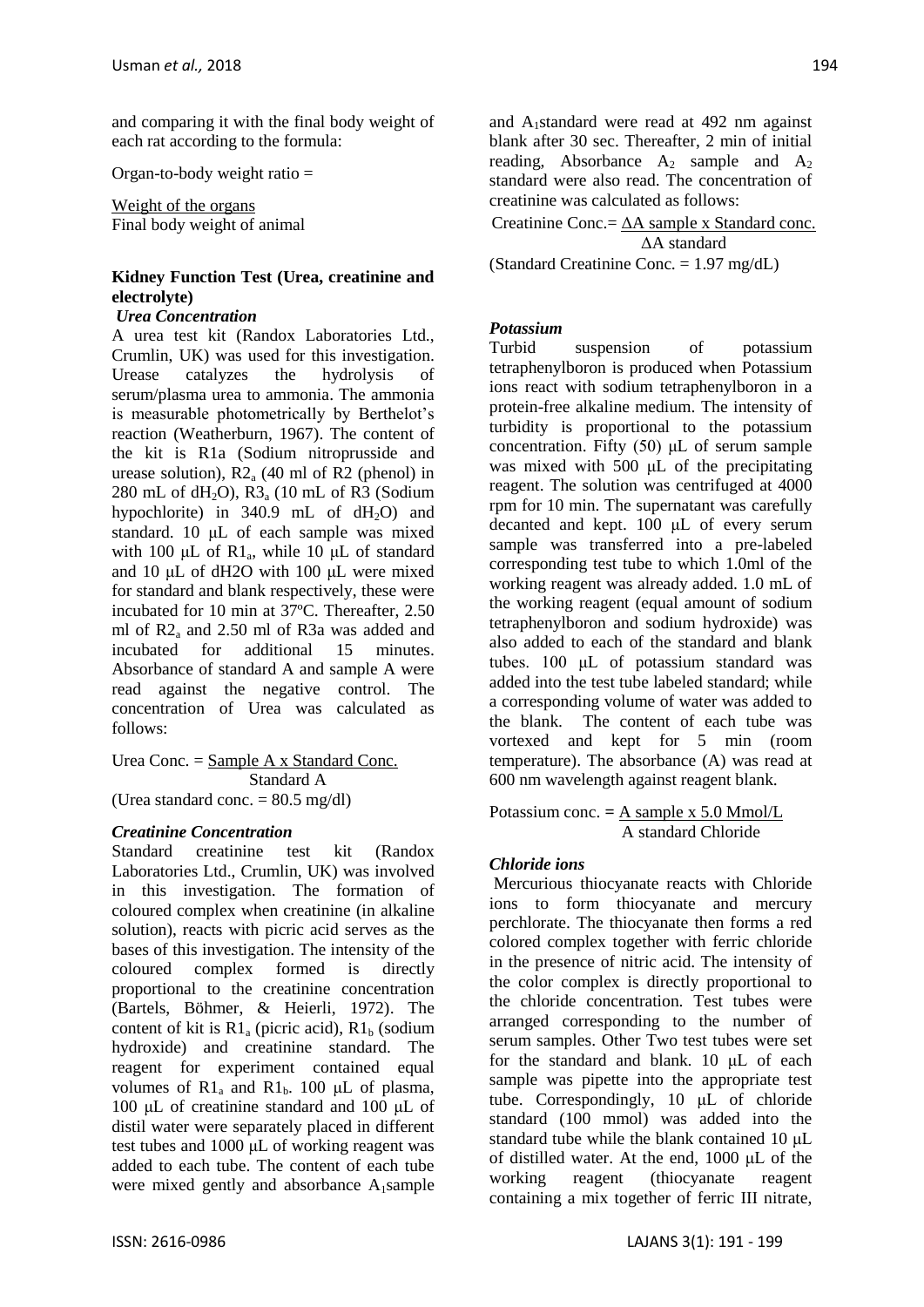nitric acid, ammonium chloride, mercury nitrate and ammonium thiocyanate) was added to each tube. The contents of each test tube were mixed together and incubated for 5 min at 37ºC in a water bath. The absorbance of the sample and standard were measured against reagent blank at 460 nm wavelength.

Urea Conc. = Sample A x Standard Conc. Standard A

(Urea standard conc.  $= 80.5$  mg/dl)

#### **Statistical Analysis**

Values were analyzed using statistical package for social science (SPSS) version 16 and presented as means  $\pm$  SE of the mean. Comparisons between different groups were carried out by one way analysis of variance (ANOVA) followed by Duncan's Multiple Range Test (DMRT). The level of significance was set at *P* < 0.05 (Adamu & Johnson, 1997).

#### **RESULTS AND DISCUSSION**

Table 1: Acute Oral Toxicity report of methanol extract of *Syzygium aromaticum*

| Group                                                                                                                                                                  | Dosage  | Mortality/Toxicity      |  |  |  |
|------------------------------------------------------------------------------------------------------------------------------------------------------------------------|---------|-------------------------|--|--|--|
|                                                                                                                                                                        | (mg/kg) |                         |  |  |  |
| 1                                                                                                                                                                      | 10      | ND, NST                 |  |  |  |
| $\overline{2}$                                                                                                                                                         | 100     | ND, NST                 |  |  |  |
| 3                                                                                                                                                                      | 1000    | ND, NST                 |  |  |  |
| $\overline{4}$                                                                                                                                                         | 1600    | No death, animals were  |  |  |  |
| 5                                                                                                                                                                      | 2900    | Restless                |  |  |  |
| 6                                                                                                                                                                      | 5000    | Animals were restless,  |  |  |  |
|                                                                                                                                                                        |         | hypercardia. One death, |  |  |  |
|                                                                                                                                                                        |         | other animals were very |  |  |  |
|                                                                                                                                                                        |         | weak/erythremia         |  |  |  |
| $\mathcal{L}$ and $\mathcal{L}$ is a set of $\mathcal{L}$ is a set of $\mathcal{L}$ is a set of $\mathcal{L}$ is a set of $\mathcal{L}$<br>$\mathbf{M}$ . $\mathbf{M}$ |         |                         |  |  |  |

Note:  $ND = no$  death  $NST = no$  sign of toxicity

From the equation  $Y = 0.009x - 11.23$ . (At Y=50, LD50  $(X) = 6803.33$  mg/kg b.wt) Selected safe dose  $= 1000$  mg/kg b.wt

Historically plants have given a wellspring of motivation to novel medication mixed as plant inferred prescriptions have made expansive commitment to human health and prosperity. The oral LD50 Syzygium aromaticum was observed to be  $> 5000$  mg/kg. Scientifically plants are examined for LD50 values to establish their safety. The outcome for this study showed that the oral LD50 are within safety margins. This recommends the extract is safe for utilization.

This research work assessed the sub-acute effect of methanol extract of *SYZ* on the serum creatinine, urea and electrolytes levels in treated rats. The measurements utilized as a part of this investigation depended on the acute toxicity results obtained in this research. The result of the research showed that the extract has no antagonistic impact on kidney at the doses used and for the period of the experiment, when compared to the negative control. Increasing the dosage may inspire some unfavorable impacts. Toxicity relies upon the dosage of the intoxicant (Braide & Anika, 2007).

#### **Body Weight Changes**

Table 2 showed the changed in body weight of animals investigation of *SYZ.* At 300 mg/kg *SYZ* exerted no significant (P< 0.05) change in body weight gain after the  $4<sup>th</sup>$  weeks when compared with the control. However, the group of rat that received 600 mg/kg shows significant (*P*< 0.05) decrease in body weight gain in week  $4<sup>th</sup>$  when compared with the control. Rat administered. *SYZ* at 300 and 600 mg/kg had weight gain of 22.63 g and 13.04 g respectively, against the higher weight gain of 24.25 g observed in the control group.

Table 2: Change in body weight of rats administered methanol extract of *Syzygium aromaticum*

| Groups       | Doses<br>(mg/kg) | Week 1            | Week 2            | Week 3            | Week 4                         | Weight Gain |
|--------------|------------------|-------------------|-------------------|-------------------|--------------------------------|-------------|
|              |                  | (g)               | (g)               | (g)               | (g)                            |             |
| $\mathbf{I}$ | 300              | $133.06\pm4.08$   | $140.03 \pm 4.21$ | $149.31 \pm 2.64$ | $155.32 \pm 3.42$              | 22.63       |
| $\mathbf{H}$ | 600              | $126.56 \pm 3.45$ | $130.13 \pm 3.46$ | $138.57 \pm 3.46$ | $139.60 \pm 4.57$              | 13.04       |
| Control      | 0.0              | $125.67 + 2.34$   | $133.46 \pm 2.45$ | $149.92 \pm 3.16$ | $149.92 \pm 2.79^{\mathrm{b}}$ | 24.25       |

Values are mean + SEM of 3 determinations.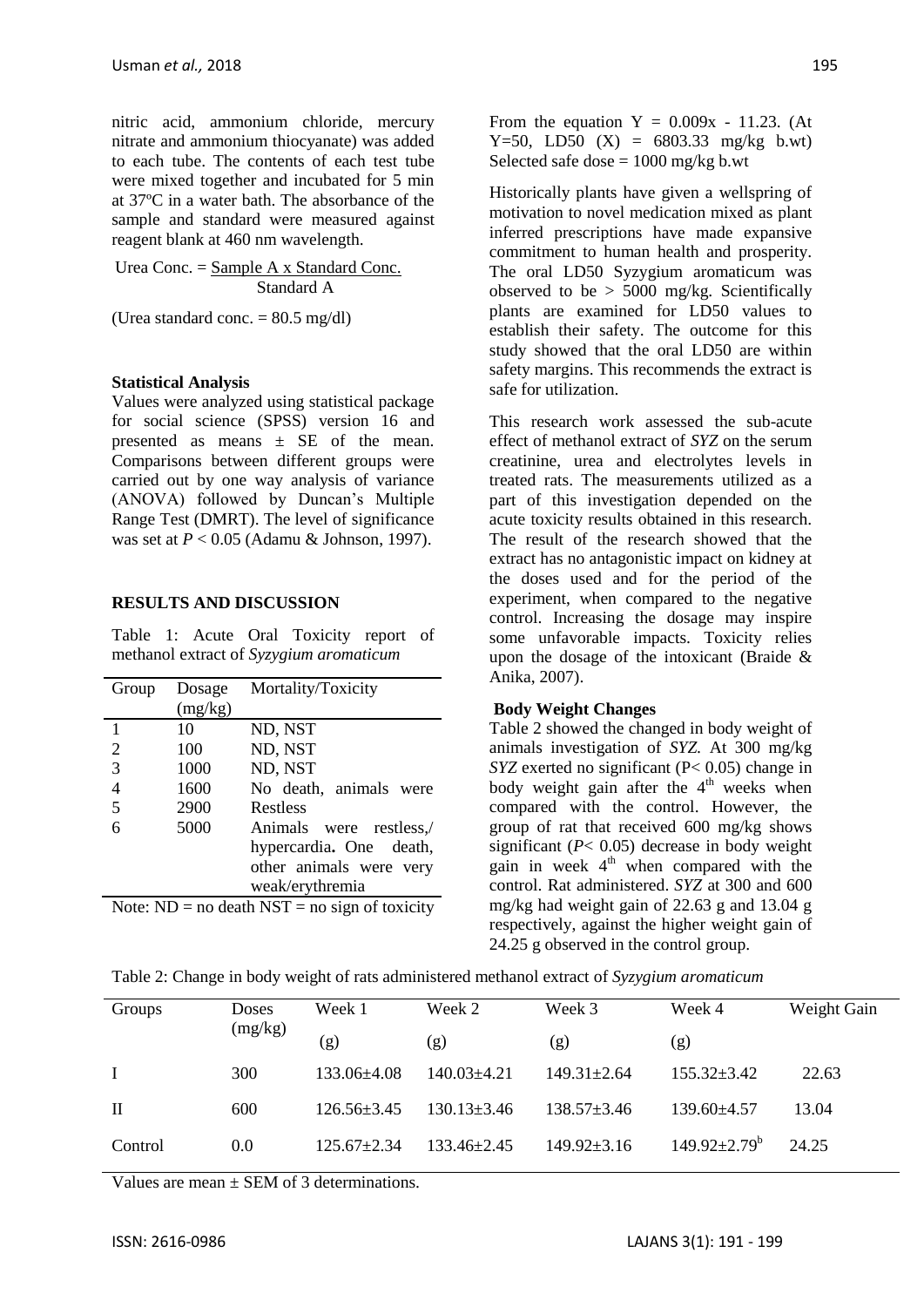#### **Organs Body Weight Ratios**

Table 3 shows the effect of sub chronic administration of methanol extract of *SYZ* on

organ body weight ratios in rats. The kidney, liver and heart body weight ratios were not altered by all the doses of the extracts tested.

**Table 3:** Sub-chronic effect of methanol extract of *SYZ* on organs weight/body ratios in rats

| <b>Dosage Groups</b> | Kidney                         | Liver                          | <b>Heart</b>                   | <b>Spleen</b>                  |
|----------------------|--------------------------------|--------------------------------|--------------------------------|--------------------------------|
| Control              | $0.0062 \pm 0.00^{\circ}$      | $0.0032 \pm 0.00$ <sup>a</sup> | $0.0038 \pm 0.00$ <sup>a</sup> | $0.0034 \pm 0.00$ <sup>a</sup> |
| 300mg/kg             | $0.0064 \pm 0.00$ <sup>a</sup> | $0.033 \pm 0.00$ <sup>a</sup>  | $0.0039 \pm 0.00$ <sup>a</sup> | $0.0039 \pm 0.00$ <sup>a</sup> |
| 600mg/kg             | $0.0067 \pm 0.00^{\circ}$      | $0.033 \pm 0.00^{\circ}$       | $0.0037 \pm 0.00^{\circ}$      | $0.0037 \pm 0.00^3$            |

Values are mean  $\pm$  SEM of 3 determinations. The Values at same column with different superscripts



are significantly different ( $p < 0.05$ ).

**Figure 1:** Effect of sub-chronic administration methanol extract of *SYZ* on kidney biomarkers

Organ body weight ratio was regularly investigated to check changes in the organ weight in relation to the weight of the entire animal (Shittu et al., 2015). The nonappearance of an impact on the computed kidney, liver and heart/body weight ratio may suggest that the extract did not cause any type of swelling, decay and hypertrophy on the organs (Berinyuy et al., 2015). This finding concurs with the investigations by Olaniyan, et.al., (2015) who detailed that administer of crude aqueous extract of N. campestris at

dosage of 100, 300 and 600 mg/kg for 28-days did not inspire any pernicious impact on the weight of kidney, liver and heart.

#### **Kidney function Biomarkers**

The effect of methanol extract of *SYZ* on the urea, creatinine, serum, and electrolytes of the treated animals was also investigated (figure 1). The extract at doses of 300 and 600 mg/kg b.wt did not produce any significant  $(p>0.05)$ difference in the serum creatinine, sodium and potassium of treated rats, when compared to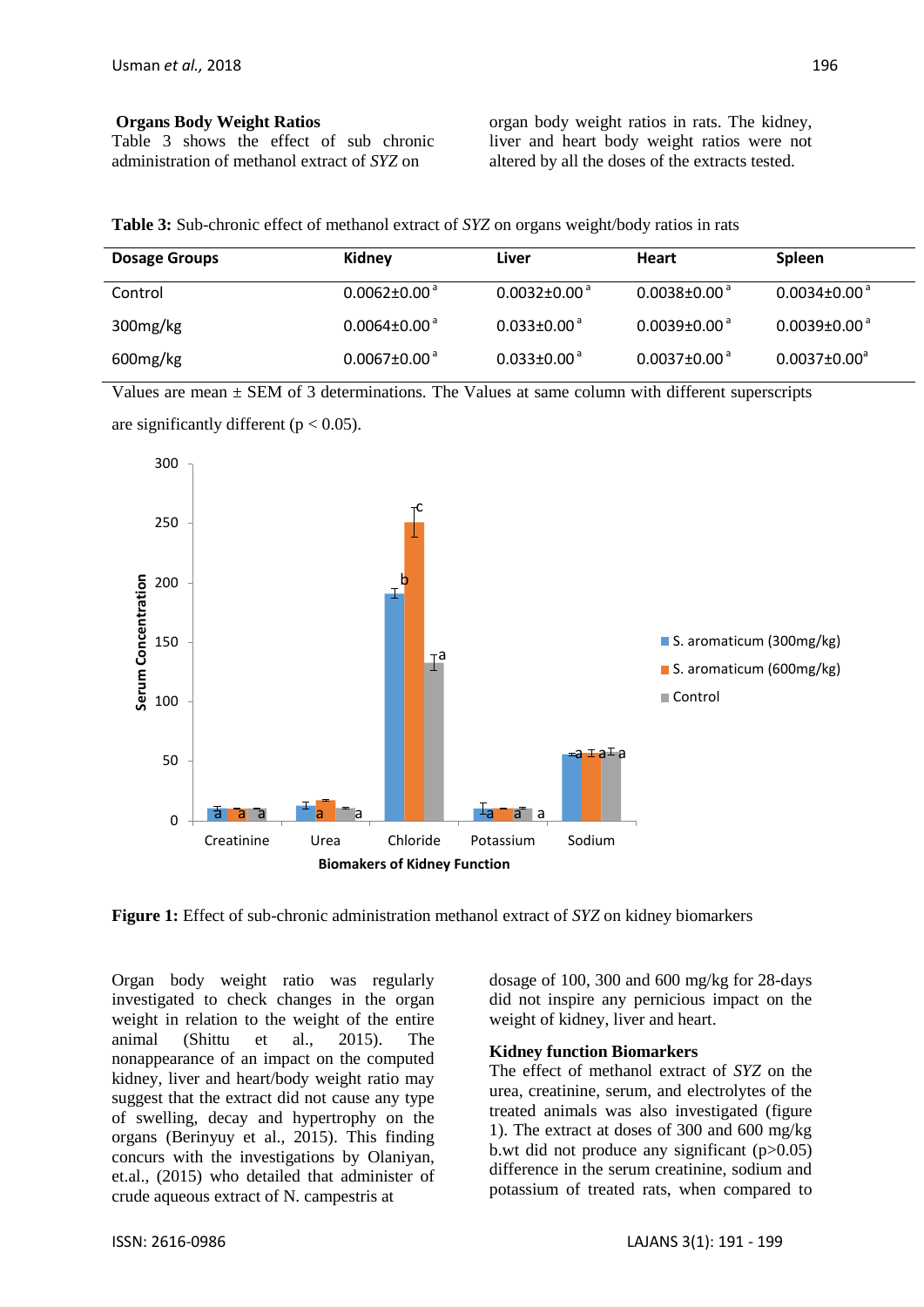the normal control. However, it showed dose dependent and significant (p<0.05) increase in serum concentration of urea and chloride when compared to the normal untreated animals.

The serum creatinine, blood urea nitrogen and electrolyte are used to assess the function of the kidney (Sunheimer & Graves, 2011). Creatinine is metabolic waste product of creatine and creatine phosphate. It endogenous production is constant and directly proportional to muscle mass of the individual. Serum level is an index of renal function and measures the glomerular filtration rate (Onoja et al., 2015). Creatinine is promptly filter and does not experience any huge tubular reabsorption. The after effect of the impact of methanol extract of *Syzygium aromaticum* on serum creatinine may recommend that the extract has impact on the kidney function and glomerular filtration rate, thus the formation or excretion of urine is not impaired (Brar, Sandhu, & Singh, 2011). Urea is the real nitrogen-containing metabolic waste product of protein catabolism in mammals. It is formed from exogenous or endogenous protein from the breakdown of cell in the body (Brar et al., 2011). Over 90% of the urea is excreted by the kidneys and the rest of lost through the gastrointestinal tract and skin. The consequence of the impact of methanol extract of Syzygium aromaticum on serum blood urea nitrogen level of the treated rats may recommend that the extract has impact on the kidney function in regard of protein catabolism.

In the present investigation, the concentrate produced no significant ( $p > 0.05$ ) difference in all the serum potassium and sodium levels as when contrasted with the control. This may be an indication that the concentrate might not have any electrolyte reabsorption, secretion and diuretic impact in the kidney tubule. These findings are in concurrence with the investigations by Onoja et al., (2015), who detailed that administration of spice (Alligator pepper) at dose of 100, 200 and 400mg/kg significant ( $p > 0.05$ ) difference in serum creatinine, BUN and electrolytes level in the treated animals when compared with the control. However, the significant increment in the serum concentration of chloride following administration of concentrate of SYZ indicated that the normal function of kidney with respect to it is metabolite had been traded off.

#### **Conclusion**

The methanol extract of *Syzygium aromaticum* do not show any undesirable effect on the kidney at the dosage utilized for the time of research, yet may show toxic impact at higher dosage or potentially more drawn out period treatment. Therefore, there is need for further investigation on long-term effect of *Syzygium aromaticum*. Prolonged consumption of *Syzygium aromaticum* at higher dosage should be discouraged, since it may be toxic to the kidney..

# **REFERENCES**

- Adamu, S. O., & Johnson, T. L. (1997). *Statistics for Beginners.* Ibadan, Nigeria,: SAAL Publication.
- Agbaje, E. O., Adeneye, A. A., & Daramola, A. O. (2009). Biochemical and Toxicological studies of aqueous etract of Syzigium Aromaticum (L.) Merr. & Perry (Mytaceae) in rodents. *African Journal of Traditional, Complementary and Alternative Medicines*, *6*(3), 241–254. Retrieved from www.africanethnomedicines.net
- Atangwho, I. J., Ebong, P. E., Eteng, M. U., Eyong, E. U., & A.U. Obi. (2007). Effect of Vernoniaamygdalina Del leaf on kidney function of diabetic rats. *International Journal of Pharmacology*, *3*, 143–148.
- Bartels, H., Böhmer, M., & Heierli, C. (1972). Serum creatinine determination without protein precipitation. *Analytica Chimica Acta*, *37*, 193–7.
- Berinyuy, E. B., Lawal, B., Olalekan, A. A., Yusuf, A. A., Sakpe, S., & Ossai, P. C. (2015). Hematological Status and Organs/Body-weight Parameters in Wister Rats during Chronic Administration of Cassia occidentalis. *International Blood Research and Review*, *4*(3), 1–7.
- Braide, V. ., & S.M. Anika. (2007). *Environmental toxicology. 1st ed. Enugu: SNAAP press Ltd*.
- Brar, R. ., Sandhu, H. ., & Singh, A. (2011). *Veterinary clinical diagnosis by*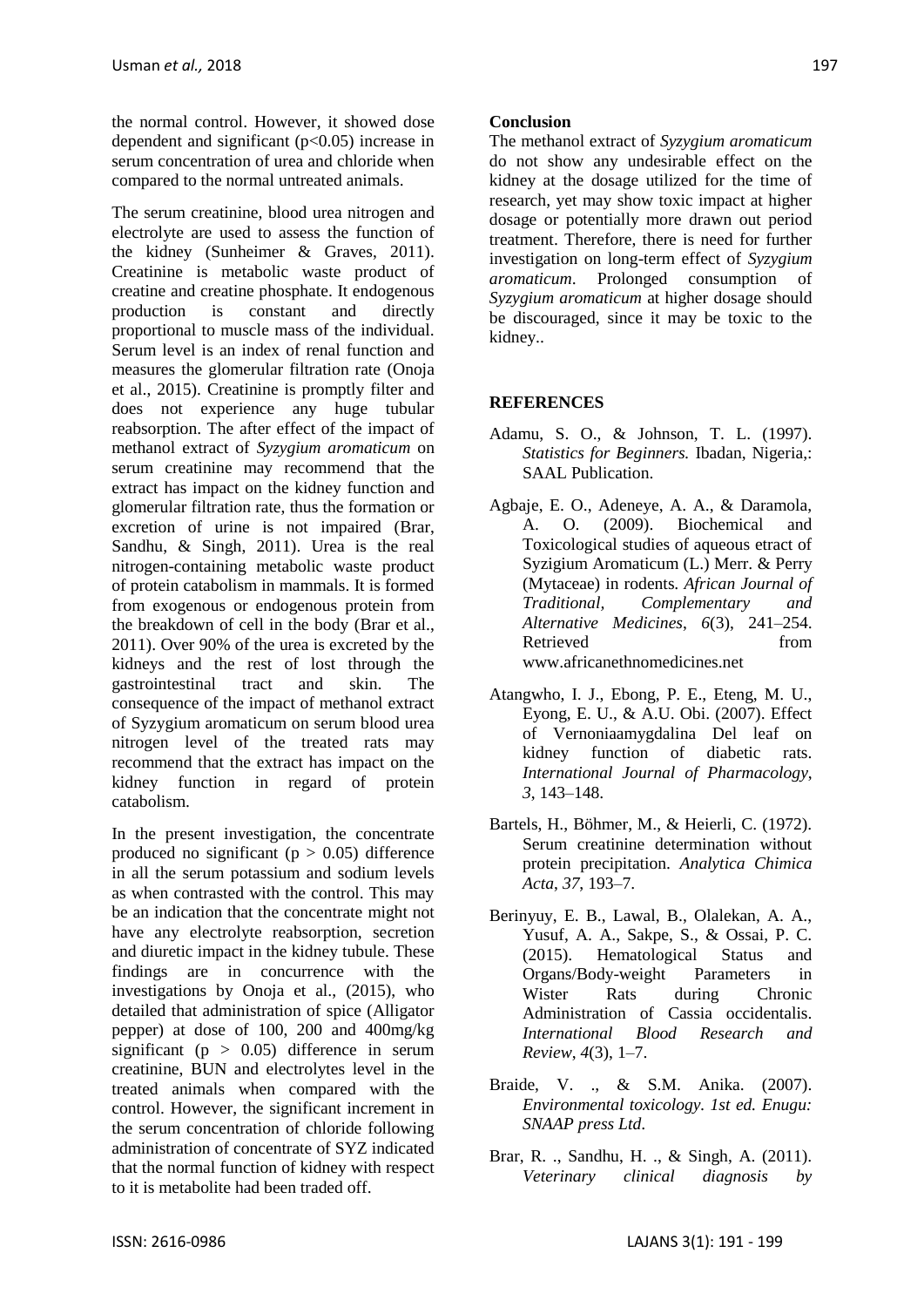*laboratory methods*. New Delhi: Kalyani Publishers.

- Calixto, J. B. (2000). Efficacy, Safety, Quality control, marketing and regulatory guidelines for herbal medicines (Phytotherapeutic agents). *Brazilian. Journal. Medicine. & Biological Research.*, *33*(2), 179–189.
- Cavaleiro, C. (2018). Antifungal activity of the clove essential oil from Syzygium aromaticum on Candida , Aspergillus and dermatophyte species, (2009), 1454– 1462.

https://doi.org/10.1099/jmm.0.010538-0

- Chinedu, E., Arome, D., & Ameh, F. S. (2013). A New Method for Determining Acute Toxicity in Animal Models. *Toxicology International*, *20*(3), 224–226. https://doi.org/10.4103/0971- 6580.121674
- Dibazar, S. P., Fateh, S., & Daneshmandi, S. (2014). Clove ( Syzygium aromaticum ) ingredients affect lymphocyte subtypes expansion and cytokine profile responses : An in vitro evaluation. *Journal of Food and Drug Analysis*, *22*(4), 448–454. https://doi.org/10.1016/j.jfda.2014.04.005
- Diego, F. C., Claudia-Regina, F. S., & Wanderley, P. O. (2014). Clove (Syzygium aromaticum): a precious spice. *Asian Pacific Journal of Tropical Medicine*, *4*(2), 90–96. https://doi.org/10.1016/S2221- 1691(14)60215-X
- Elmastas, M., & Aboul-enein, H. Y. (2012). Antioxidant activity of clove oil – A powerful antioxidant source, 489–499. https://doi.org/10.1016/j.arabjc.2010.09.0 16
- Goñi, M. G., Roura, S. I., Ponce, A. G., & Moreira, M. R. (2016). *Clove ( Syzygium aromaticum ) Oils*. *Essential Oils in Food Preservation, Flavor and Safety*. Elsevier Inc. https://doi.org/10.1016/B978-0-12- 416641-7.00039-0
- Gupta, M. (2010). Pharmacological Properties and Traditional Therapeutic Uses of Important Indian Spices : A Review. *International Journal of Food Properties*,

*13*(5), 1092–1116. https://doi.org/10.1080/109429109029632 71

- Liu, Q., Meng, X., Li, Y., Zhao, C., Tang, G., & Li, H. (2017). Antibacterial and Antifungal Activities of Spices, 1–62. https://doi.org/10.3390/ijms18061283
- Maharjan, D., Singh, A., Lekhak, B., & Basnyat, S. (2011). Study on Antibacterial Activity of Common Spices, *12*, 312–317.
- Medina, L. V., Hrapkiewicz, K., Tear, M., & Anderson, L. C. (2007). Fundamental training for individuals involved in the care and use of laboratory animals: a review and update of the 1991 NRC Core Training Module. *ILAR Journal*, *48*(2), 96–108.
- Oecd. (1995). *Recommendation of the Council of the Oecd on Improving the Quality of Government Regulation*. Paris.
- Olaniyan, J. M., Muhammad, H. M., Makun, H. A., Busari, M. M. B., & Abdullah, A. S. (2015). Acute and sub-acute toxicity studies of aqueous and methanol extracts of Nelsonia campestris in rats. *Journal of Acute Disease*, *5*(1), 62–70.
- Onoja, S. O., Ezeja1, M. I., Omeh, Y. N., & Ekwulu, J. T. (2015). Evaluation of the Effects of Methanolic Extract of Alligator Pepper (Aframomum melegueta) on Serum creatinine, Blood Urea Nitrogen and Electrolytes in Wistar Albino Rats. *International Journal of Biochemistry Research and Review*, *6*(1), 11–17.
- Parek, J., & Chanda, S. (2006). In vitro antimicrobial activities of extract of launarea procumbens roxb (labiatae), Vitis vinifera L. (Vitaceae) and Cyprenus rotundus L. (cyperaceae). *African Journal of Biomedical Research*, *9*, 89–93.
- Rang, H. P., Dale, M. M., Ritter, J. M., & Moore, R. K. (2007). *Pharmacology* (6th editio). Edinburgh: Churchill livingstone.
- Shittu, O. K., Lawal, B., Abubakar, N. A., Berinyuy, B. E., Busari, M. B., & Ibrahim, A. O. (2015). Toxicological Implications of Methanol Extract from Nigerian Bee Propolis on Some Selected